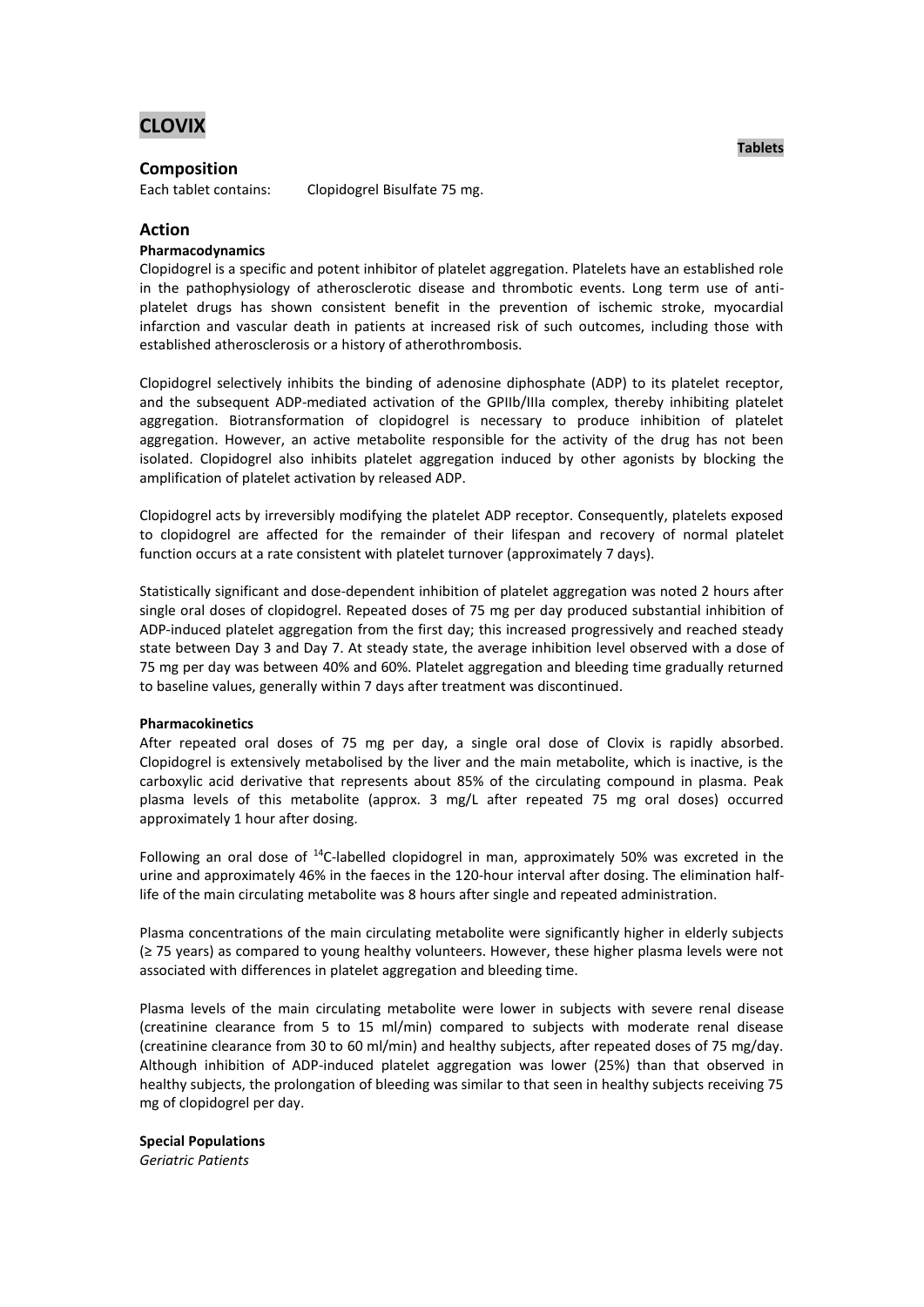Plasma concentrations of the main circulating metabolite are significantly higher in the elderly ( $\geq$  75 years) compared to young healthy volunteers but these higher plasma levels were not associated with differences in platelet aggregation and bleeding time. No dosage adjustment is needed for the elderly.

# *Renally Impaired Patients*

After repeated doses of 75 mg clopidogrel per day, plasma levels of the main circulating metabolite were lower in patients with severe renal impairment (creatinine clearance from 5 to 15 ml/min) compared to subjects with moderate renal impairment (creatinine clearance 30 to 60 ml/min) or healthy subjects. Although inhibition of ADP-induced platelet aggregation was lower (25%) than that observed in healthy volunteers, the prolongation of bleeding time was similar in healthy volunteers receiving 75 mg of clopidogrel per day. No dosage adjustment is needed in renally impaired patients. However, experience with clopidogrel is limited in patients with severe renal impairment. Therefore clopidogrel should be used with caution in this population.

# *Gender*

No significant difference was observed in the plasma levels of the main circulating metabolite between males and females.

### *Race*

Pharmacokinetic differences due to race have not been studied.

# **Indications**

Prevention of vascular ischemia associated with atherothrombotic events (MI, stroke and vascular death) in patients with a history of symptomatic atherosclerotic disease.

# **Acute Coronary Syndrome**

Clovix is indicated in combination with aspirin for patients with:

- Unstable angina or non-ST elevation MI. Indicated for early and long-term reduction of atherothrombotic events (myocardial infarction, stroke, vascular death and refractory ischemia) whether or not patients undergo cardiac revascularization (surgical or PCI, with or without stent).
- ST-segment elevation acute myocardial infarction. Clopidogrel has been shown to reduce the rate of death from any cause and the rate of a combined endpoint of death, re-infarction or stroke.

# **Contraindications**

- Hypersensitivity to clopidogrel or any of the excipients.
- Severe liver impairment.
- Active pathological bleeding such as peptic ulcer and intracranial haemorrhage.
- Breast-feeding.

# **Adverse Reactions**

### **Musculoskeletal, connective and bone**

Very rare: Arthralgia, arthritis, myalgia

### **Immune system disorders**

Very rare: anaphylactoid reactions, serum sickness

### **Vascular disorders**

Very rare: vasculitis, hypotension

### **Blood and lymphatic system disorders**

 Very rare: serious cases of bleeding, mainly skin, musculoskeletal, eye (conjunctival, ocular, retinal) and respiratory tract bleeding, epistaxis, haematuria and haemorrhage of operative wound. Fatal haemorrhage, including intracranial, gastrointestinal, and retroperitoneal haemorrhage**.** Cases of serious haemorrhage have been reported in patients taking clopidogrel concomitantly with aspirin or clopidogrel with aspirin and heparin.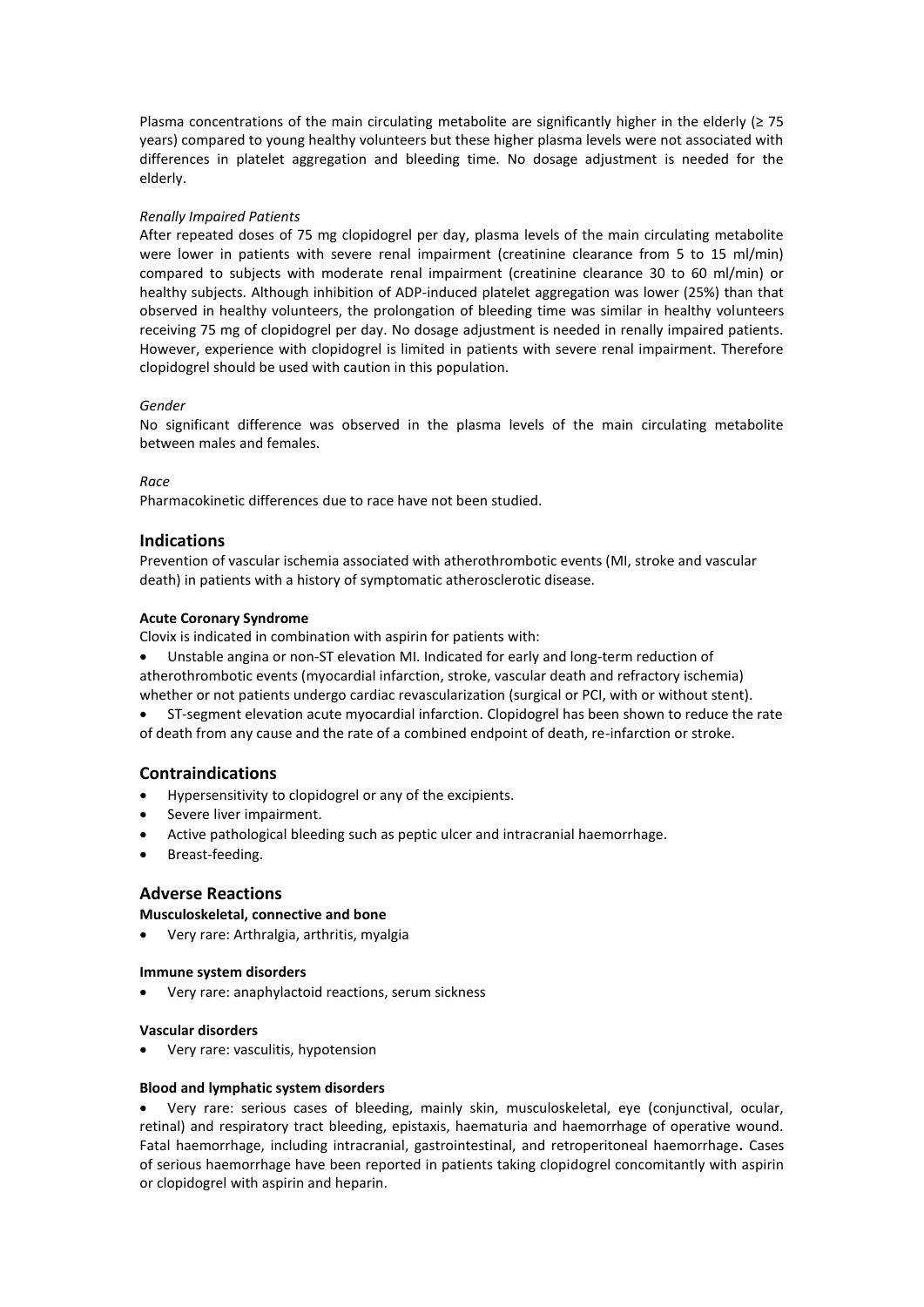- Very rare cases of thrombotic thrombocytopenic purpura (TTP) have been reported.
- Very rare: Agranulocytosis, aplastic anaemia, neutropenia, pancytopenia

 Uncommon: eosinophilia, leucopenia, decreased neutrophils, decreased platelets, increased bleeding time

#### **Skin and subcutaneous tissue disorders**

 Very rare: macropapular or erythematous rash, urticaria, pruritus, angioedema, bullous dermatitis (erythema multiforme, Stevens-Johnson syndrome, toxic epidermal necrolysis) eczema, lichen planus

#### **Psychiatric**

Very rare: confusion, hallucinations

#### **Nervous system disorders**

Very rare: taste disturbances

#### **Hepatobiliary disorders**

Very rare: hepatitis, acute liver failure

#### **Gastrointestinal disorders**

Very rare: colitis (including ulcerative or lymphocytic colitis), pancreatitis, stomtatitis

# **Respiratory, thoracic and mediastinal disorders**

Very rare: bronchospasm, interstitial pneumonitis

#### **Renal and Urinary disorders**

Very rare: glomerulopathy

#### **Investigations**

Very rare: blood creatinine increase, abnormal liver function tests

#### **General disorders and administration site conditions**

Very rare: fever, syncope

*[Very common ≥1/10, common ≥1/100 and <1/10, uncommon ≥1/1000 and <1/100, rare ≥1/10,000 and <1/1000, very rare <1/10,000.]*

### **Precautions**

### **General**

As with the other anti-platelet agents, clopidogrel prolongs bleeding time and should be used with caution in patients who may be at risk of increased bleeding from trauma, surgery or other pathological conditions, as follows:

 If a patient is to undergo elective surgery and an anti-platelet effect is not desired, clopidogrel should be discontinued at least 5 days prior to surgery.

 If the patient is at high risk of ophthalmic bleeding due to intraocular lesions clopidogrel should be used with extra caution.

 Although clopidogrel has shown a lower incidence of gastrointestinal bleeding compared to aspirin, the drug should be used with caution in patients who have lesions with a propensity to bleed. Drugs that might induce such lesions (such as aspirin and NSAID) should be used with caution in patients taking clopidogrel.

 Patients should be told that it may take longer than usual for bleeding to stop when they take clopidogrel (alone or in combination with aspirin), and that they should report any unusual bleeding (site or duration) to their physician. Patients should inform physicians and dentists that they are taking clopidogrel before any surgery is scheduled and before any new drug is taken.

• In patients with recent transient ischemic attack or stroke who are at high risk of recurrent ischemic events, the combination of aspirin and clopidogrel has been shown to increase major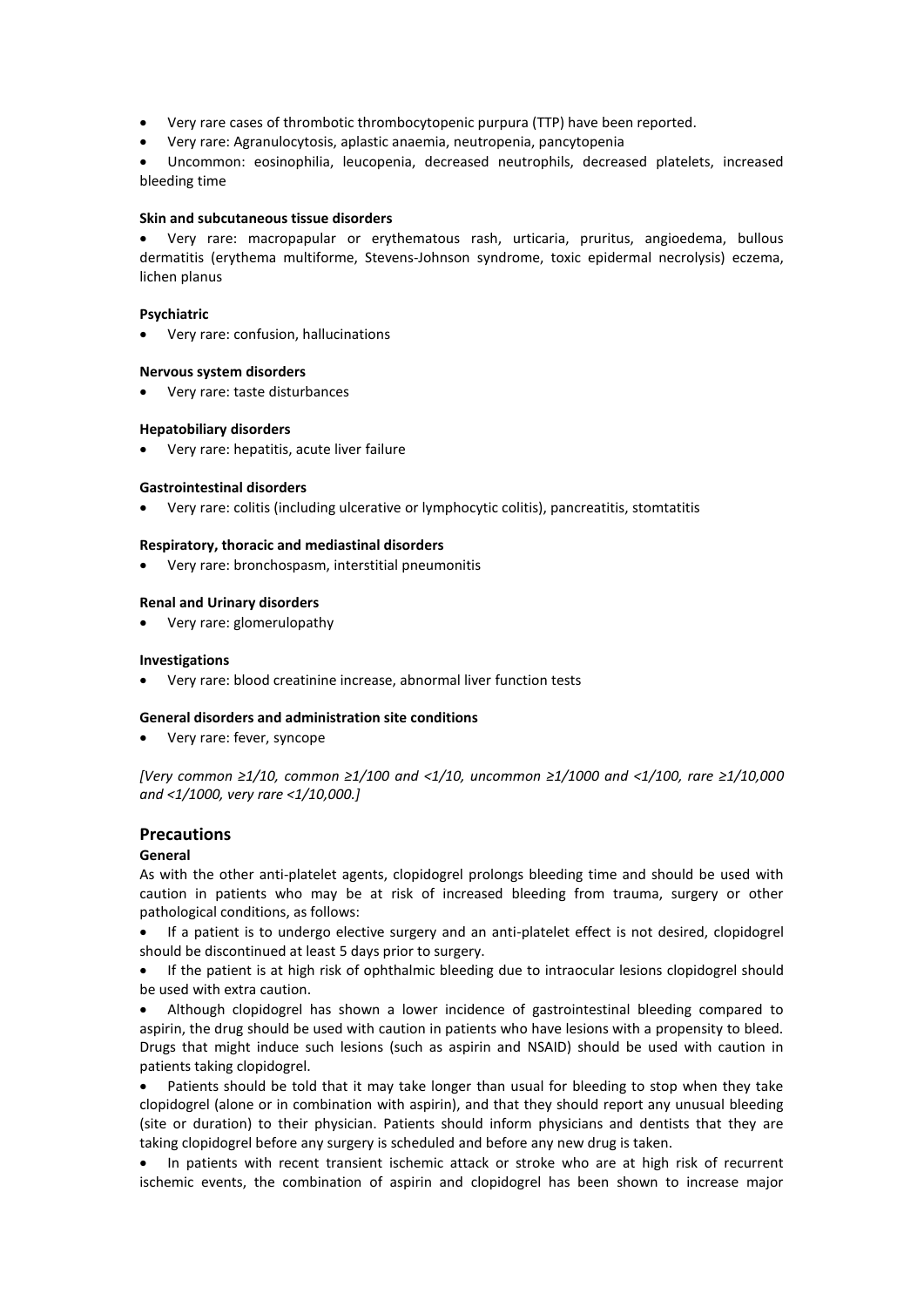bleeding. Therefore, such addition should be undertaken with caution outside of clinical situations where the combination has proven to be beneficial.

Experience with clopidogrel is limited in patients with severe renal impairment. Therefore clopidogrel should be used with caution in this population.

Experience is limited in patients with moderate hepatic disease who may have bleeding diatheses. Clopidogrel should therefore be used with caution in this population.

In view of the lack of data, clopidogrel cannot be recommended in acute ischemic stroke (less than 7 days).

#### **Coronary Artery Bypass Surgery**

When coronary artery bypass surgery is to be performed, clopidogrel should be suspended at least 5 days before surgery to reduce the risk of bleeding.

#### **Haematological**

Thrombotic Thrombocytopenic Purpura (TTP) has been reported very rarely following the use of clopidogrel, sometimes after a short exposure. It is characterized by thrombocytopenia and microangiopathic haemolytic anaemia associated with neurological findings, renal dysfunction, or fever. TTP is a potentially fatal condition requiring prompt treatment, including plasmapheresis (plasma exchange).

Thrombocytopenia, neutropenia, aplastic anaemia and pancytopenia have also been reported very rarely in patients taking clopidogrel.

Due to the risk of bleeding and haematological undesirable effects, blood cell count determination and/or other appropriate testing should be promptly considered whenever clinical symptoms suggestive of bleeding arise during the course of treatment. As with other anti-platelet agents, clopidogrel should be used with caution in patients who may be at risk of increased bleeding from trauma, surgery or other pathological conditions and in patients receiving treatment with aspirin, non-steroidal anti-inflammatory drugs, heparin, glycoprotein IIb/IIIa inhibitors, or thrombolytics. Patients should be followed carefully for any signs of bleeding including occult bleeding, especially during the first weeks of treatment and/or after invasive cardiac procedures or surgery.

#### **Pregnancy**

#### *Category B*

Animal reproduction studies have failed to demonstrate a risk to the fetus and there are no adequate and well-controlled studies in pregnant women.

#### **Nursing Mothers**

Studies in rats have shown that clopidogrel and/or its metabolites are excreted in breast milk.

# **Drug Interactions**

#### *Aspirin*

A pharmacodynamic interaction between clopidogrel and aspirin is possible, leading to increased risk of bleeding. Therefore, concomitant use should be undertaken with caution. However, clopidogrel and aspirin have been administered together for up to one year.

#### *Injectable Anticoagulants*

A pharmacodynamic interaction between clopidogrel and heparin is possible, leading to increased risk of bleeding. Therefore, concomitant use should be undertaken with caution.

# *Glycoprotein IIb/IIIa inhibitors*

As a pharmacological interaction between clopidogrel and glycoprotein IIb/IIIa inhibitors is possible, concomitant use should be undertaken with caution.

*Thrombolytics*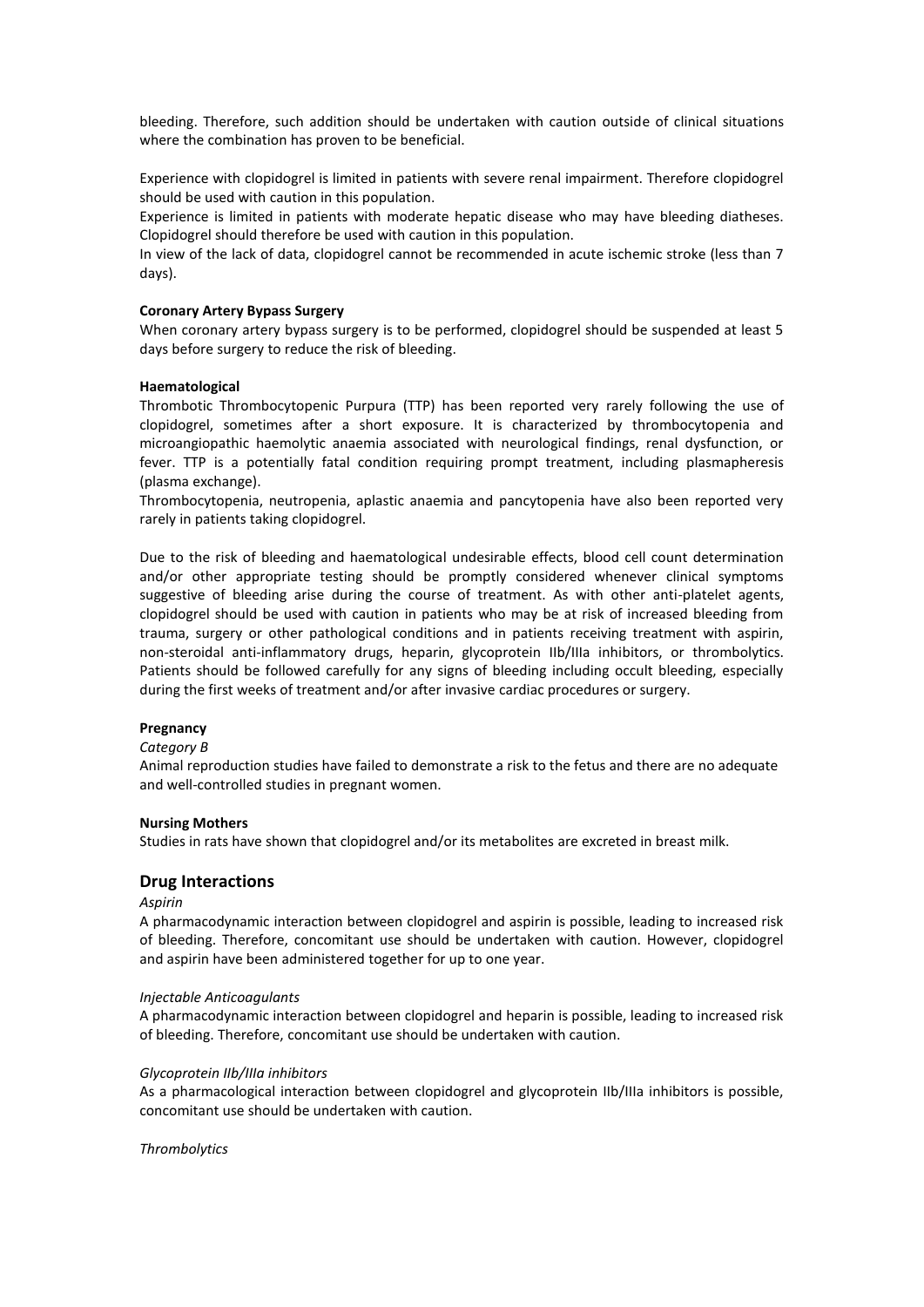The safety of the concomitant administration of clopidogrel, rt-PA and heparin was assessed in patients with recent myocardial infarction. The incidence of clinically significant bleeding was similar to that observed when rt-PA and heparin are co-administered with aspirin. The safety of the administration of clopidogrel with other thrombolytic agents has not been established and should be undertaken with caution.

# *Oral Anticoagulants*

Due to the increased risk of bleeding, concomitant administration of warfarin and clopidogrel should be undertaken with caution.

# *Non-Steroidal Anti-inflammatory Drugs (NSAIDs)*

The concomitant administration of clopidogrel and naproxen increased occult gastrointestinal blood loss. Consequently, there is a potential increased risk of gastrointestinal bleeding and NSAID's and clopidogrel should be co-administered with caution.

# *Drugs metabolised by Cytochrome P450 2C9*

Clopidogrel inhibits cytochrome P450 (2C9). Accordingly, it may interfere with the metabolism of **phenytoin**, **tamoxifen**, **tolbutamide**, **warfarin**, **fluvastatin**, and many **non-steroidal antiinflammatory agents**, but there are no data with which to predict the magnitude of these interactions. Caution should be used when any of these drugs is co-administered with Clopidogrel.

# *Other concomitant therapy*

No clinically significant pharmacodynamic interactions were observed when clopidogrel was coadministered with atenolol, nifedipine, or both atenolol and nifedipine. Furthermore, the pharmacodynamic activity of clopidogrel was not significantly influenced by the co-administration of phenobarbital, cimetidine, or oestrogen.

The pharmacokinetics of digoxin or theophylline was not modified by the co-administration of clopidogrel. Antacids did not modify the extent of clopidogrel absorption.

In addition to the above specific interaction studies, a variety of concomitant medications were administered including diuretics, beta-blocking agents, angiotensin converting enzyme inhibitors, calcium antagonists, cholesterol lowering agents, coronary vasodilators, anti-diabetic agents (including insulin), anti-epileptic agents, GPIIb/IIIa antagonists and hormone replacement therapy without evidence of clinically significant adverse interactions.

# **Dosage and Administration**

Clovix should be taken once a day with or without food.

# **Adults**

Generally, Clovix should be given as a single daily dose of 75 mg.

In patients with acute coronary syndrome (unstable angina or non-ST elevation myocardial infarction), Clovix treatment should be initiated with a single 300 mg loading dose and then continued long-term at 75 mg once a day (with aspirin 75 mg-325 mg daily).

No dosage adjustment is necessary for either elderly patients or patients with renal impairment.

### **Children and Adolescents**

Safety and efficacy in subjects below the age of 18 have not been established.

# **Over Dosage**

Overdose following clopidogrel administration may lead to prolonged bleeding time and subsequent bleeding complications. Appropriate therapy should be considered if bleeding is observed. No antidote to the pharmacological activity of clopidogrel has been found. If prompt correction of prolonged bleeding time is required, platelet transfusion may reverse the effects of clopidogrel.

# **Presentation**